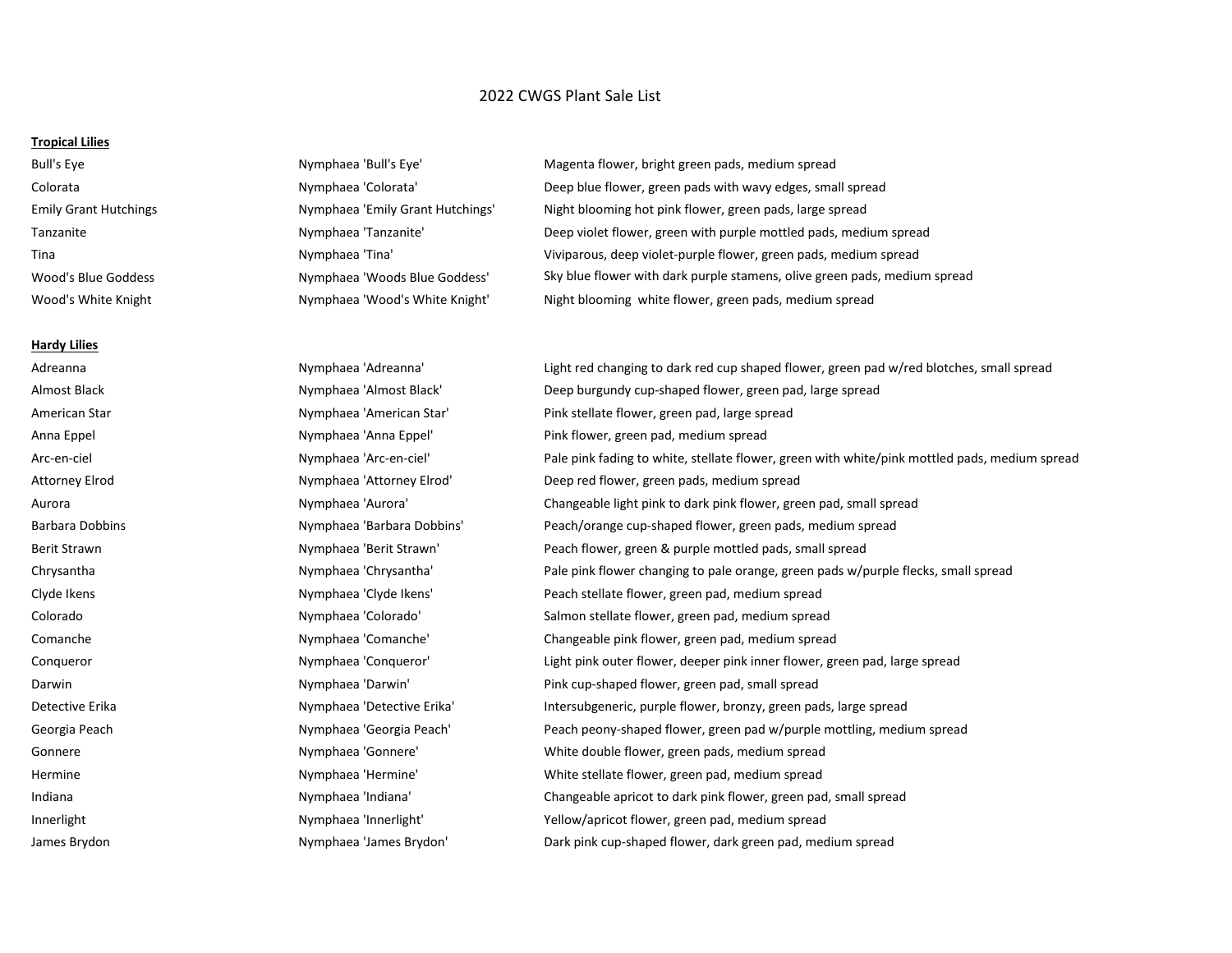#### **Hardy Lilies, cont'd**

Joanne Pring Tring Nymphaea 'Joanne Pring' Pink stellate flower, green pad, small spread Joey Tomocik Nymphaea 'Joey Tomocik' Yellow flower, lightly mottled pad, medium spread Lemon Mist Nymphaea 'Lemon Mist' Lemon yellow stellate flower, green pad mottled w/purple, medium spread Little Sue The Nymphaea 'Little Sue' Peach stellate flower, green pad w/purple flecks, small spread Lucida Nymphaea 'Lucida' Pink inner petals w/cream outer petals flower, green pad w/brown blotches, medium spread Manee Red Nymphaea 'Manee Red' Red cup-shape double petal flower, green pads, large spread Maria Nymphaea 'Maria' Yellow flower, green pad, medium spread Marliacea Carnea Nymphaea 'Marliacea Carnea' Light pink flower, deep green pad, medium spread Masaniello Nymphaea 'Masaniello' Pink cup-shaped flower, green pad, medium spread Mayla Nymphaea 'Mayla' Fuchsia pink flower, green & plum colored pad, large spread Odorata Minor **Numphaea odorata var. minor** White flower, green pad, medium spread Painted Lady **Nymphaea 'Painted Lady'** Pale pink flower, green pad speckled w/pink & white flecks, medium spread Perry's Red Star **Nymphaea 'Perry's Red Star'** Scarlet flower, green pad, medium spread Perry's Viviparous Pink Nymphaea Perry's Viviparous Pink Dark pink stellate flower, green & burgundy pad, large spread Phoebus Nymphaea 'Phoebus' Deep inner pink petals with light pink outer petals flower, green pad, small spread Pink Grapefruit Nymphaea 'Pink Grapefruit' Peach/pink flower, green pad, medium spread Queen of Whites Nymphaea 'Queen of Whites' White cup-shaped flower, green pad, medium spread Rose Magnolia **Nymphaea 'Rose Magnolia'** Compact pink stellate flower, green pad, medium spread Seignouretti Nymphaea 'Seignouretti' Yellow/orange flower, green pad, medium spread Sunfire Sunfire Apricot/orange flower, green pad w/purple flecks, small spread under the Nymphaea 'Sunfire' Apricot/orange flower, green pad w/purple flecks, small spread Tetragona Tetragona Nymphaea 'Tetragona' White flower, purple blotched pads, dwarf Texas Dawn Nymphaea 'Texas Dawn' Yellow stellate flower, green pad, medium spread Virginalis Nymphaea 'Virginalis' White cup-shaped flower, dark green pad, large spread Walter Pagels **Nymphaea 'Walter Pagels'** Creamy white flower, army green pad, medium spread Wanvisa **Nymphaea 'Wanvisa'** Peach/orange stellate flower w/yellow flecks, mottled pad, medium spread Xue Fei **Nymphaea 'Xue Fei'** Red cup-shaped flower, green pads, dwarf

# **Lotus**

Lemon and Lime **Nelumbo nucifera 'Lemon and Lime'** Small lotus w/round, mounded yellow/green flower & dark green petaloids in the center Mrs. Perry D. Slocum Nelumbo nucifera 'Mrs. Perry D. Slocum' Medium to large lotus w/changeable pink/yellow to cream single flower Red at Sunset The International Communism of Nelumbo nucifera 'Red at Sunset' Small lotus with deep pink flowers, cup-shaped the first day & then opens wide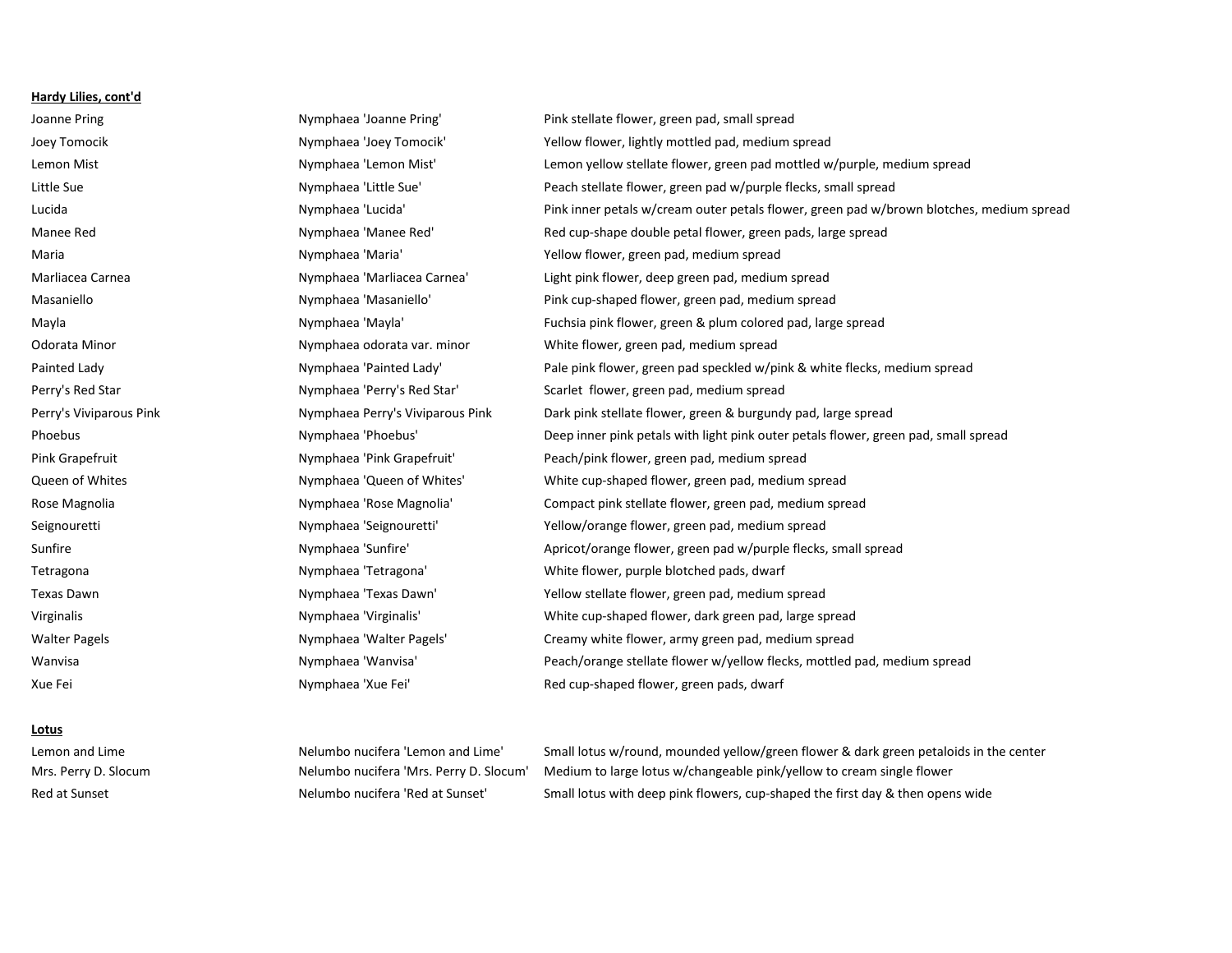#### **Tropical Marginals**

Taro, Black Magic Colocasia esculenta 'Black Magic' 3' tall, purplish/black leaves

Banana, Stripe Leaved **Musa acuminata 'Zebrina'** 6' tall, ornamental banana w/red splashed paddle-shaped leaves Canna, African Sunset Canna 'African Sunset' 4' tall, orange/yellow bloom with burgundy/red foliage with orange veins Canna, Australia Canna 'Australia' 4' tall, orange/red bloom & burgundy foliage Canna, Australia Compact Canna 'Australia Compact' Dwarf 1' tall, waxy dark red foliage, used only for its striking foliage as it **does not bloom** Canna, Bengal Tiger Canna 'Bengal Tiger' 4' tall, orange bloom & green & white striped foliage Canna, Blueberry Sparkler Canna 'Blueberry Sparkler' 6' tall, pink bloom w/dusky purple foliage Canna, Chiquita Punch Canna 'Chiquita Punch' Dwarf 2' tall, orange bloom & green leaves Canna, Cleopatra Canna 'Cleopatra' Canna 'Cleopatra' 4' tall, multi color red & yellow bloom & multi color purple & green foliage Canna, Endeavor Canna glauca 'Endeavor' 4' tall, red bloom & sage green foliage Canna, Erebus Canna glauca 'Erebus' 4' tall, pink bloom & sage green foliage Canna, Ermine **Canna X** Canna x generalis 'Ermine' 3' tall, creamy white bloom & green foliage Canna, Paton Canna 'Paton' Canna 'Paton' and Canna 'Paton' 4' tall, yellow bloom w/red center & sage green foliage Canna, Pink Sunburst Canna 'Pink Sunburst' Dwarf 2' tall, rosy-pink bloom & reddish pink striped foliage Canna, Ra Canna glauca 'Ra' 4' tall, yellow bloom & sage green foliage Canna, Striped Beauty **Canna 'Striped Beauty'** 4' tall, yellow & white petals w/red stems & green foliage with silvery/white stripes Canna, Taney Taney Canna glauca 'Taney' 4' tall, orange/apricot bloom & sage green foliage Canna, Tony Canna 'Tony' 4' tall, orange bloom w/dark red foliage Cape Lily Schizostylis coccinea 'Zeal Salmon' 2' tall w/salmon pink, gladiola-like flowers & slender leaf spikes Ginger, Aquatic **Alpinia aquatica** Alpinia aquatica 6' tall, glossy green linear leaves w/a cluster of pale pink flowers Mexican Butterfly Weed **Asclepias curassavica** Asclepias curassavica 3' tall w/narrow, dark green, lance-shaped leaves bearing clusters of deep red & yellow flowers Mexican Petunia 'Compact White' Ruellia brittoniana 12" tall w/a white petunia-like flower & bushy green lance shaped leaves Mexican Petunia, 'Dwarf Blue' Ruellia brittoniana 12" tall w/a blue/purple petunia-like flower & bushy green lance shaped leaves Mosaic Plant **Ludwigia sedioides** 2" - 3" tall w/small yellow flowers & green diamond-shaped leaves forming a mosaic pattern Papyrus, King Tut **Cyperus percamenthus** 2' tall, grass-like clump topped w/full pom pom heads Rain Lily, White **Exercise 2. The Community Cephyranthes candida** 6" tall, narrow grass-like leaves & white crocus-like flowers Snowflake, Large White Nymphoides indica 6th and the Mymphoides indica of the Mymphoides indica 6th and the Mymphoides indica 6th and the Mymphoides indica 6th and the Mymphoides indica of the Mymphoides indica 6th and the Snowflake, White (Crested Floating Heart) Nymphoides cristata 3" - 6" tall w/white star-shaped flowers & heart shaped green pad-like leaves Snowflake, Yellow **Nymphoides geminata** 2" tall w/yellow fringed star-shaped flowers & brown/green patterned pad-like leaves Snowflake, Yellow (Wavy Marshwort) Nymphoides crenata 6" tall w/yellow fringed star-shaped flowers & floating green pad-like leaves Society Garlic, Variegated Tulbaghia violacea 'Variegata' 12" tall w/long, green & white, grass-like leaves & clumps of purple flowers on tall stalks Taro, Aloha **Colocasia esculenta 'Aloha'** 3' tall, glossy black leaves contrasted w/green veins Taro, Chicago Harlequin Colocasia esculenta 'Chicago Harlequin' 3' tall, green leaves blotched w/lighter green, cream & green striped stems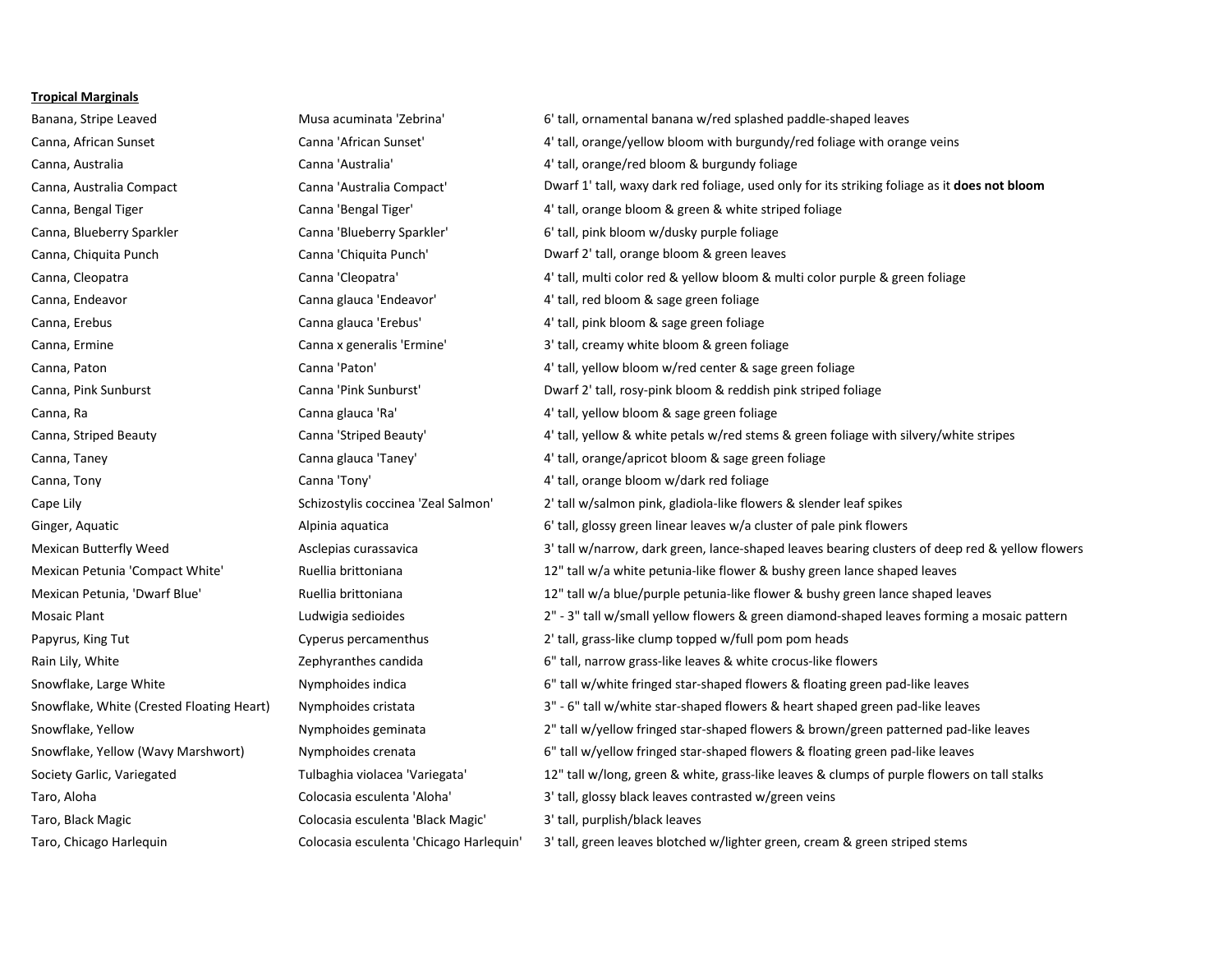# **Tropical Marginals, cont'd**

# **Hardy Marginals**

- Taro, Elena **Colocasia esculenta 'Elena'** 3' tall, lime green leaves Taro, Green Colocasia esculenta 3' tall, green leaves Taro, Imperial Colocasia antiquorum 'Illustris' 3' tall, leaves are dark purplish/black center fusing to green edges Taro, Mojito Colocasia esculenta 'Mojito' 3 ' tall, green leaves w/dark purple irregular markings Taro, White Lava Colocasia esculenta 'White Lava' 3' tall, semi-glossy medium green leaves w/a band of creamy white in the center Water Lettuce, Rosette **Velvety ribbed leaves form a rosette ranging in color from light green to blue green**
- American Frog Bit **1. 2.1 american Frog Bit** Limnobium spongia **1 2**" tall, rosettes of thick leathery heart-shaped leaves w/tiny inconspicuous white flowers Arrow Arum example are arrow-shaped leaves Peltandra virginica and the state of the 1' - 2' tall, glossy dark green arrow-shaped leaves Arrowhead, Double Flowering Sagittaria japonica 3' tall w/arrow-shaped green leaves & white flowers w/purple spots at the base Arrowhead, Variegated Sagittaria graminea 'Crushed Ice' 2 - 4' tall, green & yellow stippled arrow-shaped leaves Bloody Dock **Exercise 2** Rumex sanguineus 1' - 1 1/2' tall, lance-shaped medium green leaves with red veining Bog Bean States 6 - 9" tall, small shiny leaves in groups of 3 & tall flower stalks w/small star-shaped pink flowers Cardinal Flower 'Black Truffle' Lobelia cardinalis 'Black Truffle' 2' - 4' tall, purple/black leaves w/4" tall spikes of red flowers Cardinal Flower, Blue **Lobelia siphilitica** Lobelia siphilitica Lobelia siphilitica Lobelia siphilitica Lobelia siphilitica Lobelia siphilitica Lobelia siphilitica Lobelia siphilitica Lobelia siphilitica Lobelia siphilitic Cattail, Graceful **Typha laxmannii** Typha laxmannii 3' - 5' tall, narrow upright sword-like leaves with 4" catkins Cattail, Dwarf The Typha minima 18" tall, very narrow grass-like foliage & small catkins Chameleon Plant, Variegated Houttuynia cordata 'Variegata' 1' tall, heart-shaped blue/green leaves w/blotches of white & red Creeping Jenny **Lysimachia nummularia** 1" - 2" tall, low growing vine-like plant w/round lime green leaves Creeping Jenny, Golden **1998** Lysimachia nummularia 'Aurea' 3" - 6" tall, heart-shaped lime green leaves along trailing stems w/small yellow flowers Forget-me-not Myosotis scorpioides 5 - 10" tall, shiny oblong bright green leaves & small blue flowers Hornwort Ceratophyllum demersum Underwater free-floating long-stemmed feathery whorl of thin green leaves Horsetail Rush Equisetum hyemale 3' tall, dark green segmented stalks similar to bamboo Iris, Japanese variegated Iris ensata Iris ensata 3' tall, purple orchid-like flower & green & white striped leaves Iris, 'Light at Dawn' Iris ensata 'Light at Dawn' 2' - 3' tall, white flower with purple border & green sword-like leaves Iris, 'Purple Velvet' https://eurple Velvet' and a leaves and the Velvet' and the Velvet' 2' - 3' tall, royal purple with yellow signals flower & green sword-like leaves Iris x Louisiana Iris x Louisiana (Various cultivars) 3' tall, various colored flowers & sword-like leaves Iris, Louisiana 'Black Gamecock' Iris x Louisiana 'Black Gamecock' 2' - 3' tall, dark purple flower, green sword-like leaves Iris, Louisiana 'Splitter Splatter' lawing a liris x Louisiana 'Splitter Splatter' 2' - 3' tall, cream flowers w/wine veining & yellow falls, green sword-like leaves Japanese Primrose **18' increase 18' and Table 18'** tall, rosettes of lettuce-like leaves topped by spikes w/numerous whorls of red flowers Lady's Tresses Orchid Spiranthes cernua 9" - 2' tall, clump forming terrestrial orchid w/a stalk of small white flowers Lavender Musk **Mimulus ringens** Mimulus ringens 2 1/2' tall, erect square branching stems & lilac purple snapdragon-like flowers